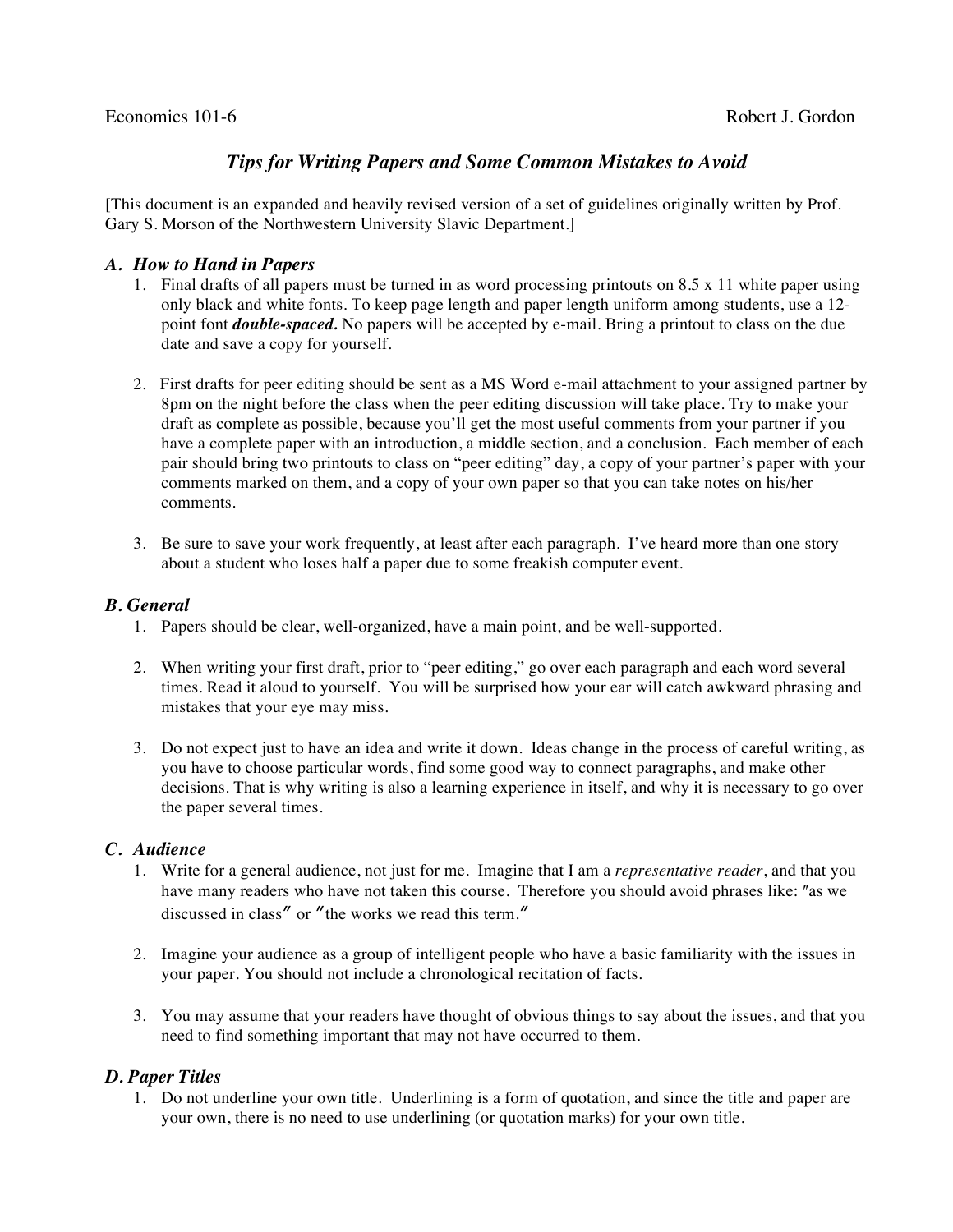2. Titles should indicate the main idea, theme, or problem of the paper. Try to bring your major conclusion into the title if you can, to avoid being trite or boring.

Bad titles: World War I. Causes of World War I. Why World War I Happened.

- 3. A good title requires thought, because you must really have a main idea in order to compose a title that reflects the main idea. Sometimes, as your paper evolves, you may need to rethink your initial title.
- 4. The first page of your paper should be preceded by a cover sheet that includes the title and author of the paper (centered in the middle of the page) and the course number, instructor, and date (centered or flush right near the bottom of the page). Don't forget to reset page numbering so that your first page of text is page 1, not page 2. You can emphasize the title of your paper by making it bold-faced, or in a slightly larger font than the rest of the title page.

## *E. Organization*

- 1. Before starting to write your paper, make an outline, either with your word processor or by hand.
- 2. Papers should be well-organized. They should ask a clear question and should go about answering it. They should have a beginning, a middle, and an end.
- 3. Paragraphs should also have a beginning, a middle, and an end. Each paragraph should follow from the one before and lead on smoothly to the one after. Avoid list transitions, such as: "Another reason World War I happened is . . . "
- 4. Be sure your paper has an introductory paragraph and a concluding paragraph. Find a way to "create a circle" by which the introduction anticipates the conclusion, and the conclusion refers back to themes previewed in the introduction. As your paper evolves, the themes may wind up differing from your initial outline, and you should be prepared to rewrite your introduction after completing the paper.

## *F. Quotations and Citations*

1. The basic rule about documentation in college courses is that you may never copy anything verbatim from any source without putting that quotation within quotation marks and providing a source in parenthesis (see parenthesis style, below). You cannot say Author X asserts that World War I was caused by cannibals; if that actual phrase is used by Author  $X - y$  ou must quote it.

Short quotations (two to three lines) should be included in the text. Longer quotations should be indented ten spaces and set off from the rest of your paper. When you indent a quotation, do not enclose it in quotation marks, because indentation already indicates quotation.

2. Each quotation should correspond exactly with the original in wording, spelling, and interior punctuation. A capital or lower-case letter at the beginning of a quotation may be altered if it is incorporated into your own sentence. If you italicize a word or phrase for emphasis, you must indicate this in parentheses following the quotation (emphasis mine). If you need to add a clarifying word to a quotation, place it in square brackets to indicate it is your word, not the original author's. Example: if the original is "bluff those he scorned" and the reference "he" is not clear, you could change it to "bluff those [Hitler] scorned."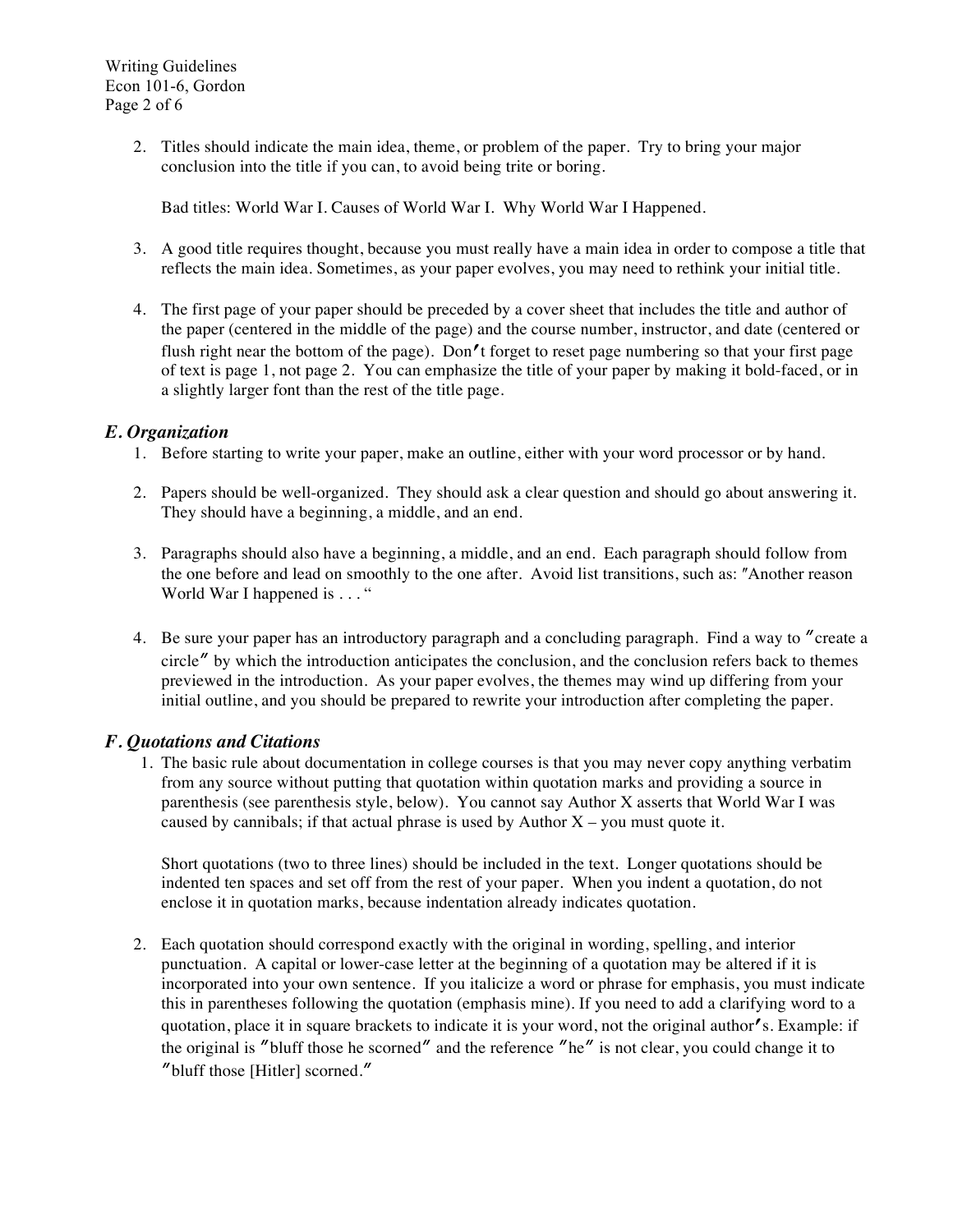Writing Guidelines Econ 101-6, Gordon Page 3 of 6

- 3. Do not sandwich a long quotation within two parts of your own sentence. Wrong: When Hitler thinks about the British Empire, [indented quote] he is guided by both envy and resentment.
- 4. In this seminar we will use the standard citation style used in all economics articles. Do not use footnotes with their clumsy "ibid" and "op. cit." Limit your use of footnotes to a qualification or an extra detail that does not fit into the flow of your paragraph. Instead of using footnotes, you place in parenthesis at the end of the quote the author, short title (only if you are citing more than one work by the same author), and page number. Put the period to end your sentence outside the parenthesis, not inside. Here are two examples, one for an author cited once and the next for an author more than once.

Ferguson argues to the contrary, "quotation" (Ferguson, p. 145). Keegan argues to the contrary, "quotation" (Keegan, *The Second World War*, p. 15).

- 5. You are allowed to begin and end a quotation anywhere you like, for instance, by quoting only a few words from a long sentence in the original.
- 6. When omitting words in the middle of a quote (this is called "ellipsis"), use three periods with one extra space in front of each period:

"If the British cabinet had voted the other way  $\dots$  the rest of the twentieth century would have been totally different" (Ferguson, p. 145). as the matter with him.<sup>"</sup> (BJ, 336)

7. Using the parenthetical style for citations, you save the full details of the citation for a list of "Works" cited" or "References" at the end of your paper. Your entry in the list of "Works cited" includes the author, title, and any other details included on the class syllabus, but not the page number or numbers you cited. This list at the end of your paper should be alphabetical by author's last name in the format:

Keegan, John, *The Second World War,* London, Hutchinson, 1989.

#### *G. Tenses*

1. Use the present tense to describe what an author does. Use the past tense to describe what happened in history. And use the past perfect ("had previously envied") when something happens before the past.

Example: Ferguson argues that a decision by the British Cabinet to stay out of World War I would have totally changed the rest of the twentieth century.

Example: Kaiser Wilhelm approved of the naval arms race, because he had long envied the strategic latitude possessed by the British on account of their powerful navy.

#### *H. Technicalities about Fonts, Font Changes, Spell Check, and Grammar Check*

1. Your entire paper should be doubled-spaced and you should choose a 12-point font size. Do not use unusually large or small fonts. A standard font such as Palatino (in which this memo is written), Garamond, or New Century Schoolbook, will produce about 300 words per page. Avoid unusual or decorative fonts, such as old English or old German. Always use a standard margin of 1 inch on the top, bottom, and both sides.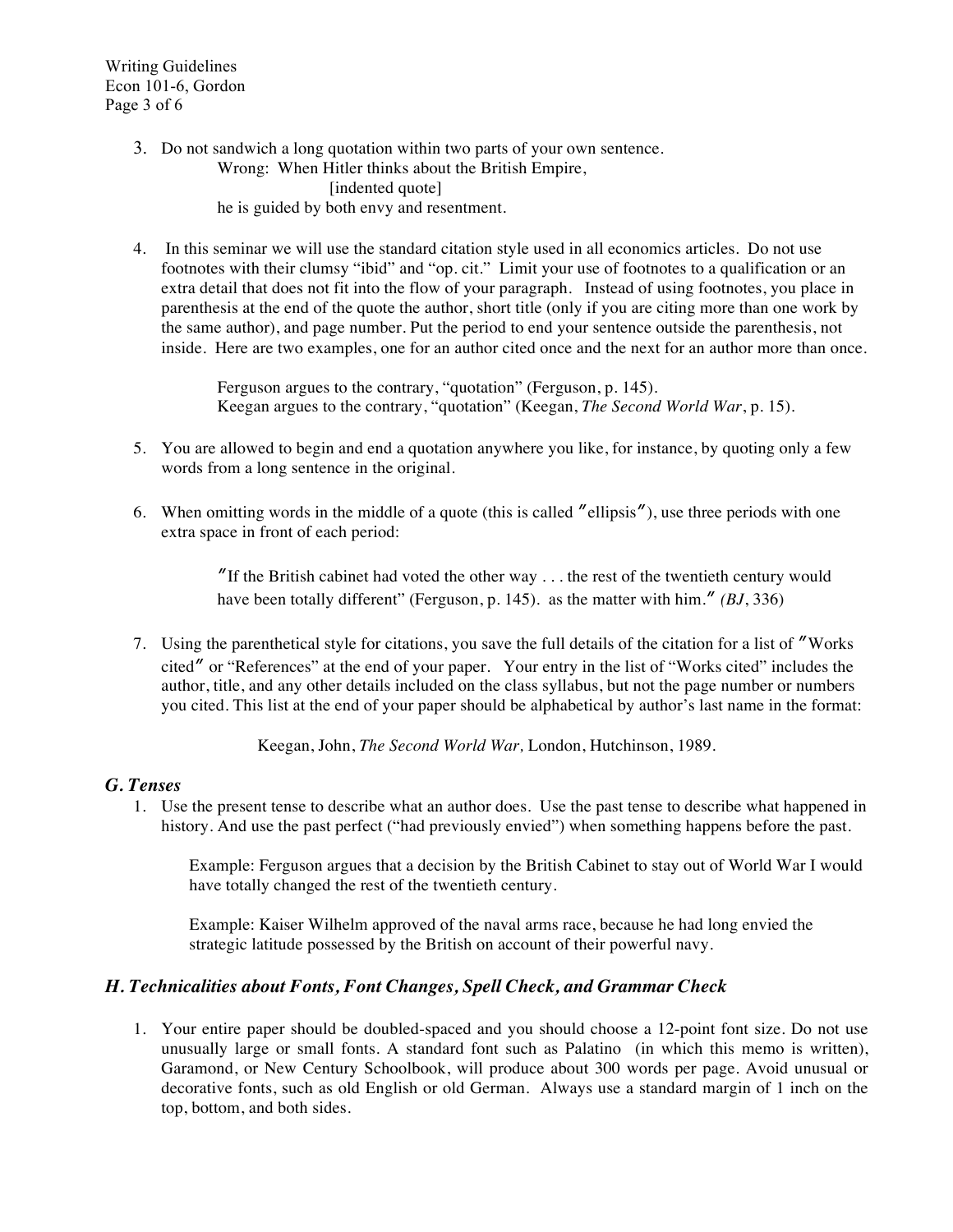- 2. When you indent a quote, shift from double spacing to single spacing. This looks better on the page by compressing the space taken by the quote and lessening the chance that it will spill over to a second page.
- 3. You should use italics to designate the titles of all separately printed books or pamphlets. Quotation marks, not italics, should be used for titles of articles or chapters within books.
- 4. Learning to write easily and fluently is perhaps the single most important talent you can carry away with you after college graduation; this talent will make an enormous difference in your life as you proceed through graduate school and your career. You must learn to spell correctly, if you already have spelling weaknesses, and you must learn from your own mistakes and by paying attention to what you read to acquire a natural grammatical style. You cannot expect to lean on the spelling and grammar-check features of MS Word as a crutch — in future life (starting in other Northwestern courses) you will have to write essay exams by hand and in other situations will not have the ability to have your work checked by a computer program.
- 5. For the above reasons, I emphatically suggest that you turn off the spell-check and grammar-check features in MS Word when you write your initial draft. When finished with your first draft, you can turn those features back on and *thereby learn from your mistakes* as MS Word highlights words that it thinks you have misspelled and grammatical phrases that it thinks are awkward or wrong.
- 6. To turn off spell-check and grammar-check in MS Word, click on "Tools" then "Options" and then on the tab labelled "Spelling & Grammar." Uncheck "Check spelling as you type", check "Hide spelling errors in this document," uncheck "Always suggest corrections". For grammar, uncheck "Check grammar as you type" and check "Hide grammatical errors in this document" and "check grammar with spelling." After you do your best to write a first draft with which you are pleased, you can reverse these settings and study those errors that MS Word finds in your document.
- 7. The grammar check feature of MS Word will NOT find many of the most common defects of student papers, including incorrect word choice, and many types of awkward phrasing. Even after you have tried to fix everything to which MS Word objects, you still need to print out your paper and read it carefully, preferably reading it aloud, to catch the more subtle errors that make the difference between an excellent paper, a good paper, or a merely passable paper.
- 8. As stated at the beginning, save your paper frequently on your hard drive as you write it. An extra precaution would be to save it to a floppy disk or other backup medium everytime you finish a page, just in case you should suffer the disaster of a hard drive failure. After you turn a printout of your paper in to me, be sure you have it backed up somewhere else besides your hard drive, either on an extra copy or a floppy or backup drive.
- 9. Remember to staple your paper and number your pages. You can create a header with the page number embedded, or simply instruct MS Word to insert page numbers somewhere (you can specify the upper right corner or lower center or right corner).

## *I. Punctuation Rules*

1. Never place a comma between a subject and a verb unless a separate clause has been inserted between them.

Example: wrong "Kaiser Wilhelm's day spent reviewing his naval fleet, gave him great joy."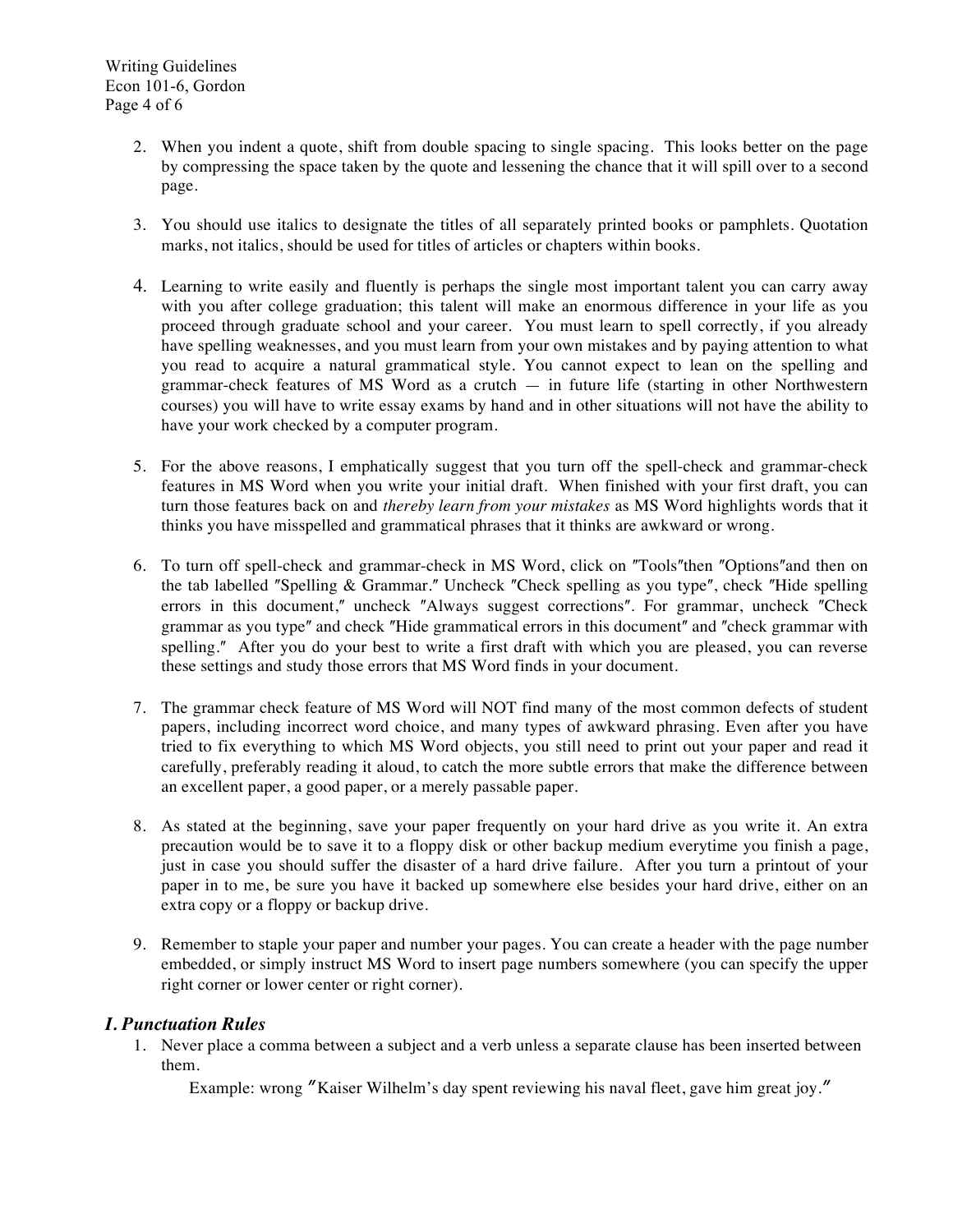- Example: right "Kaiser Wilhelm's day spent reviewing his naval fleet, during which he shook hands with every admiral, gave him great joy." [Note that when you set off the phrase starting " $\alpha$ during", there must be commas at both the beginning and end of the phrase.]
- 2. A comma is inserted between clauses if the second clause has a new subject but not if there is no new subject.
- 3. Certain introductory words and phrases must be followed by a comma and some others *must not be*  followed by a comma when they begin a sentence.

Examples of phrases that must be followed by a comma: however, on the one hand, on the other hand, by contrast, unfortunately. Examples of phrases that *must not be* followed by a comma: and, or, for, but, yet, nor.

4. Use exclamation marks sparingly (they convey shouting). Avoid excessive use of italics for emphasis; instead manipulate your language and structure to create the emphasis you want. Also, use parentheses sparingly, as they convey nudging or whispering at your reader.

## *J. Common Mistakes*

- 1. Watch common spelling mistakes that can be missed by MS Word spell check. Don't mix up "their" instead of "there" or "your" instead of "you're" or "its" instead of "it's".
- 2. Watch for non-sentences. All sentences must have a subject and a verb.
- 3. Avoid run-on sentences.
- 4. Tone. Avoid colloquialisms and slang (lifestyle, hang-up, turn-on, grossed out). Avoid anachronistic words and phrases. When writing about an event that happened 60 or 90 years ago, do not use phrases like the "interface" between the political leaders.
- 5. Do not split infinitives. Wrong: "to consciously choose." Right: "to choose consciously" or "consciously to choose."
- 6. Avoid ending sentences or clauses with prepositions whenever possible. Wrong: "a point to end on." Right: "a point on which to end." However, remember Churchill's mockery about taking this rule too far "placing a preposition at the end of a sentence is a practice up with which I will not put."
- 7. Avoid contractions. Don't use "don't."
- 8. Word choice. Make sure that the word you choose says what you want it to say. Sensitivity to word choice must be acquired constantly; it is one of the main elements distinguishing good writers from bad writers. Look up words to make sure they mean what you think they mean.
- 9. Avoid mixed metaphors. George Orwell gave this example: "The Fascist octopus has sung its swan song." Watch for ill-chosen metaphors: "God let Jonah off the hook" or "The seduction scene reached its climax."